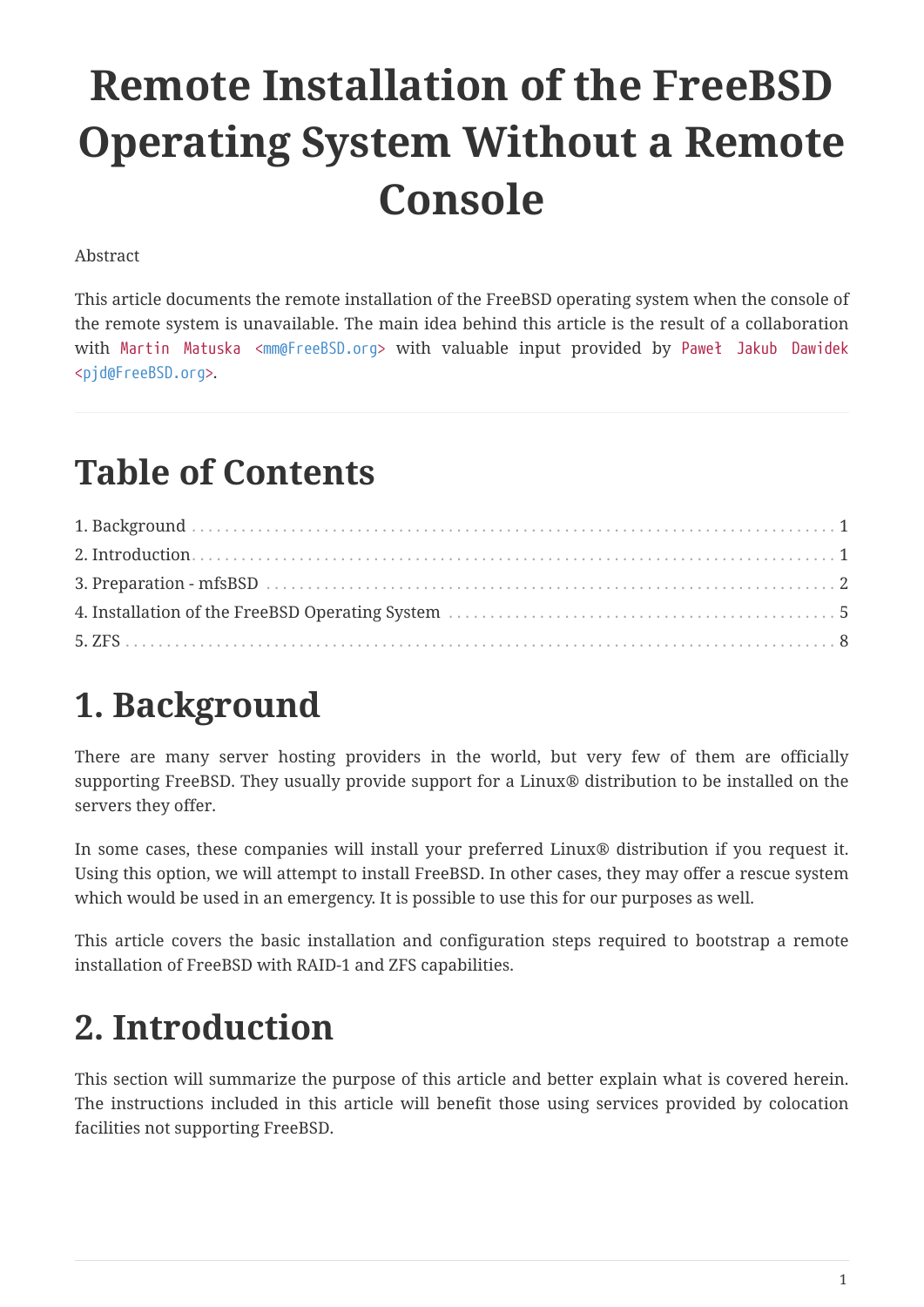- 1. As we have mentioned in the [Background](#page-0-0) section, many of the reputable server hosting companies provide some kind of rescue system, which is booted from their LAN and accessible over SSH. They usually provide this support in order to help their customers fix broken operating systems. As this article will explain, it is possible to install FreeBSD with the help of these rescue systems.
- 2. The next section of this article will describe how to configure, and build minimalistic FreeBSD on the local machine. That version will eventually be running on the remote machine from a ramdisk, which will allow us to install a complete FreeBSD operating system from an FTP mirror using the sysinstall utility.
- 3. The rest of this article will describe the installation procedure itself, as well as the configuration of the ZFS file system.

### **2.1. Requirements**

To continue successfully, you must:

- Have a network accessible operating system with SSH access
- Understand the FreeBSD installation process
- Be familiar with the [sysinstall\(8\)](https://www.freebsd.org/cgi/man.cgi?query=sysinstall&sektion=8&format=html) utility
- Have the FreeBSD installation SO image or CD handy

# <span id="page-1-0"></span>**3. Preparation - mfsBSD**

Before FreeBSD may be installed on the target system, it is necessary to build the minimal FreeBSD operating system image which will boot from the hard drive. This way the new system can be accessed from the network, and the rest of the installation can be done without remote access to the system console.

The mfsBSD tool-set can be used to build a tiny FreeBSD image. As the name of mfsBSD suggests ("mfs" means "memory file system"), the resulting image runs entirely from a ramdisk. Thanks to this feature, the manipulation of hard drives will not be limited, therefore it will be possible to install a complete FreeBSD operating system. The mfsBSD [home page](http://mfsbsd.vx.sk/) includes pointers to the latest release of the toolset.

Please note that the internals of mfsBSD and how it all fits together is beyond the scope of this article. The interested reader should consult the original documentation of mfsBSD for more details.

Download and extract the latest mfsBSD release and change your working directory to the directory where the mfsBSD scripts will reside: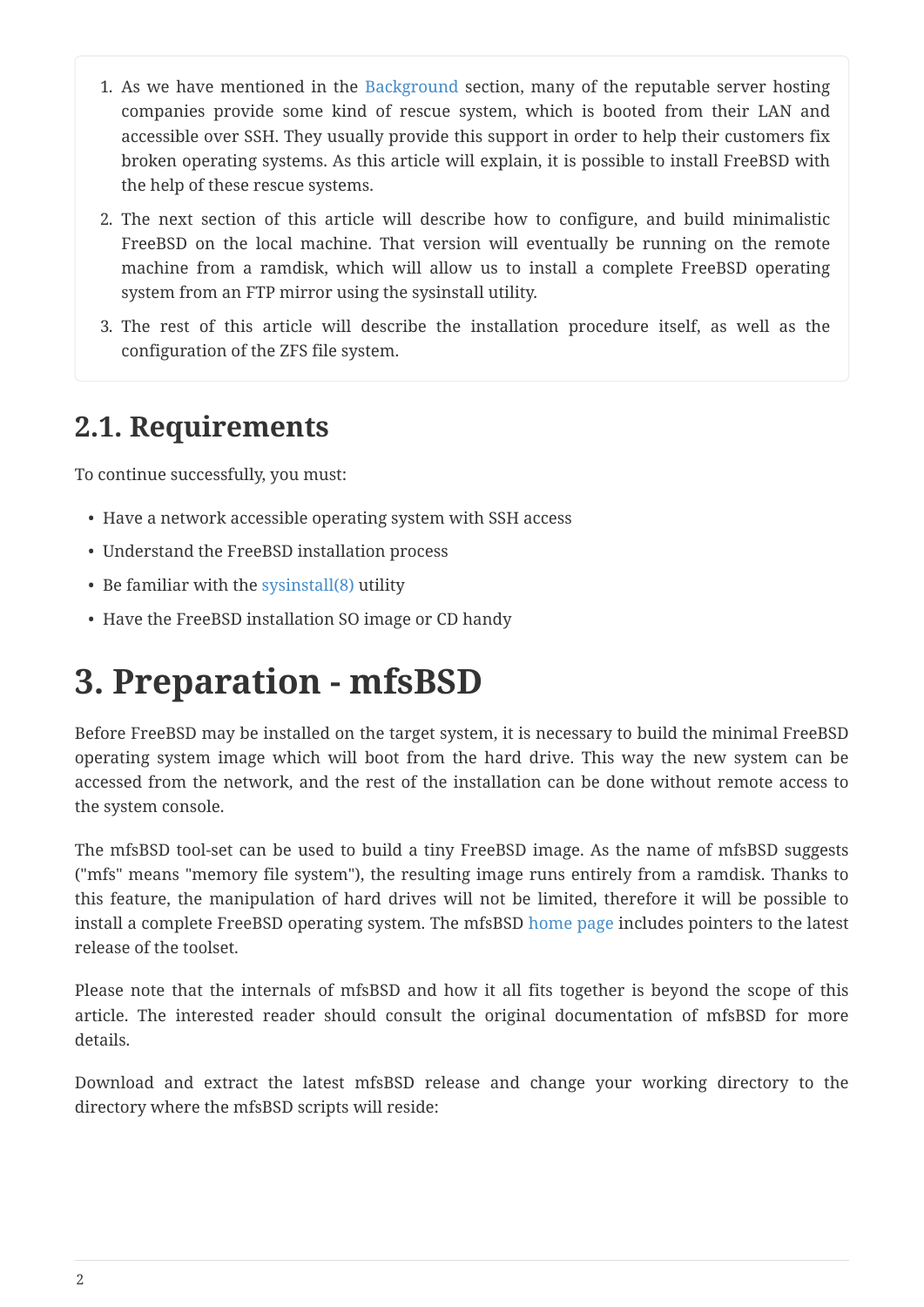```
# fetch http://mfsbsd.vx.sk/release/mfsbsd-2.1.tar.gz
# tar xvzf mfsbsd-2.1.tar.gz
# cd mfsbsd-2.1/
```
### **3.1. Configuration of mfsBSD**

Before booting mfsBSD, a few important configuration options have to be set. The most important that we have to get right is, naturally, the network setup. The most suitable method to configure networking options depends on whether we know beforehand the type of the network interface we will use, and the network interface driver to be loaded for our hardware. We will see how mfsBSD can be configured in either case.

Another important thing to set is the root password. This can be done by editing conf/loader.conf. Please see the included comments.

#### **3.1.1. The conf/interfaces.conf method**

When the installed network interface card is unknown, it is possible to use the auto-detection features of mfsBSD. The startup scripts of mfsBSD can detect the correct driver to use, based on the MAC address of the interface, if we set the following options in conf/interfaces.conf:

```
mac_interfaces="ext1"
ifconfig_ext1_mac="00:00:00:00:00:00"
ifconfig_ext1="inet 192.168.0.2/24"
```
Do not forget to add the defaultrouter information to conf/rc.conf:

defaultrouter="192.168.0.1"

#### **3.1.2. The conf/rc.conf Method**

When the network interface driver is known, it is more convenient to use conf/rc.conf for networking options. The syntax of this file is the same as the one used in the standard [rc.conf\(5\)](https://www.freebsd.org/cgi/man.cgi?query=rc.conf&sektion=5&format=html) file of FreeBSD.

For example, if you know that a  $re(4)$  network interface is going to be available, you can set the following options in conf/rc.conf:

defaultrouter="192.168.0.1" ifconfig\_re0="inet 192.168.0.2/24"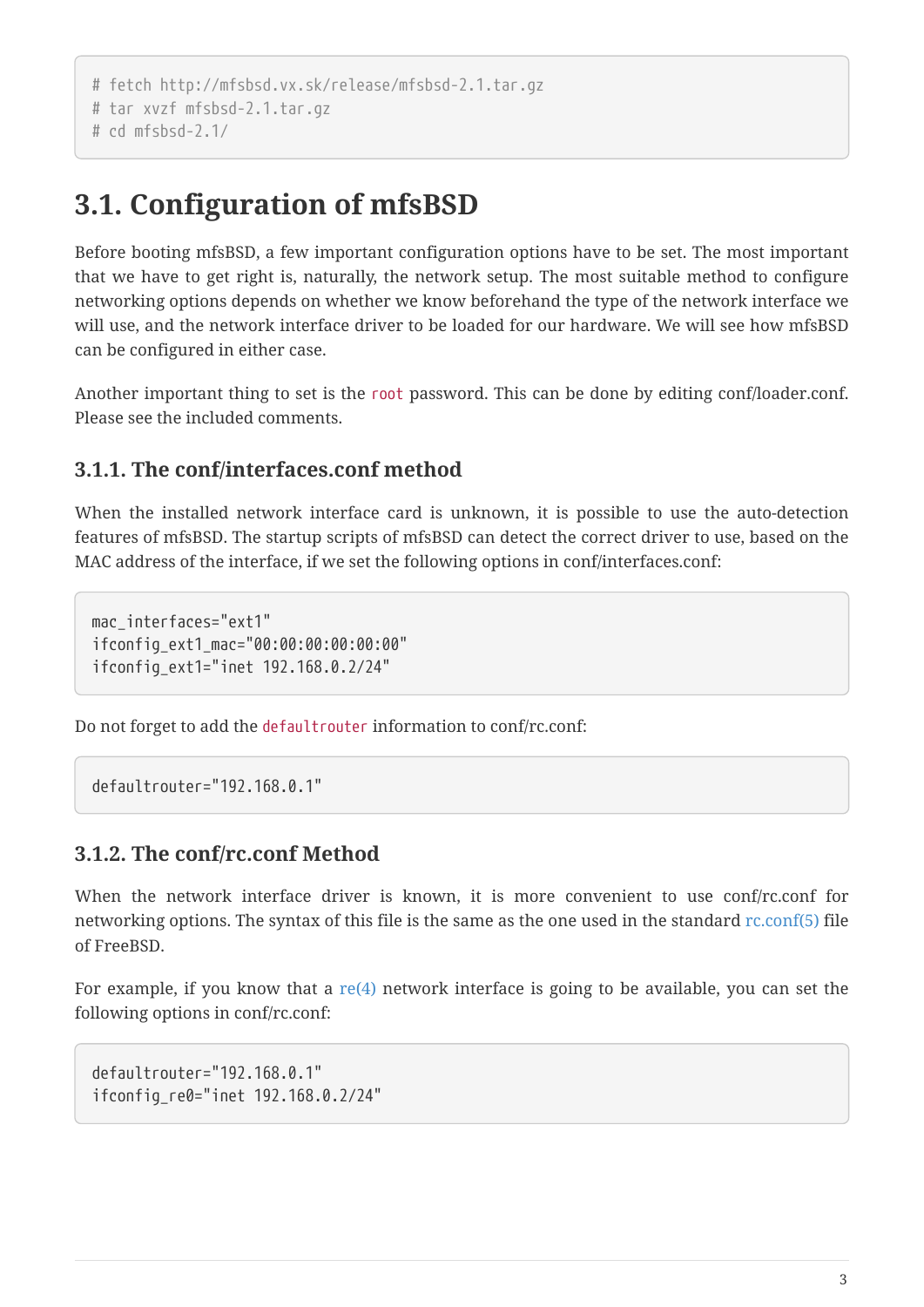## **3.2. Building an mfsBSD Image**

The process of building an mfsBSD image is pretty straightforward.

The first step is to mount the FreeBSD installation CD, or the installation ISO image to /cdrom. For the sake of example, in this article we will assume that you have downloaded the FreeBSD 10.1- RELEASE ISO. Mounting this ISO image to the /cdrom directory is easy with the [mdconfig\(8\)](https://www.freebsd.org/cgi/man.cgi?query=mdconfig&sektion=8&format=html) utility:

```
# mdconfig -a -t vnode -u 10 -f FreeBSD-10.1-RELEASE-amd64-disc1.iso
# mount cd9660 /dev/md10 /cdrom
```
Since the recent FreeBSD releases do not contain regular distribution sets, it is required to extract the FreeBSD distribution files from the distribution archives located on the ISO image:

```
# mkdir DIST
# tar -xvf /cdrom/usr/freebsd-dist/base.txz -C DIST
# tar -xvf /cdrom/usr/freebsd-dist/kernel.txz -C DIST
```
Next, build the bootable mfsBSD image:

```
# make BASE=DIST
```


The above make has to be run from the top level of the mfsBSD directory tree, for example ~/mfsbsd-2.1/.

### **3.3. Booting mfsBSD**

Now that the mfsBSD image is ready, it must be uploaded to the remote system running a live rescue system or pre-installed Linux® distribution. The most suitable tool for this task is scp:

```
# scp disk.img root@192.168.0.2:.
```
To boot mfsBSD image properly, it must be placed on the first (bootable) device of the given machine. This may be accomplished using this example providing that sda is the first bootable disk device:

```
# dd if=/root/disk.img of=/dev/sda bs=1m
```
If all went well, the image should now be in the MBR of the first device and the machine can be rebooted. Watch for the machine to boot up properly with the  $\text{ping}(8)$  tool. Once it has came back on-line, it should be possible to access it over  $\operatorname{osh}(1)$  as user root with the configured password.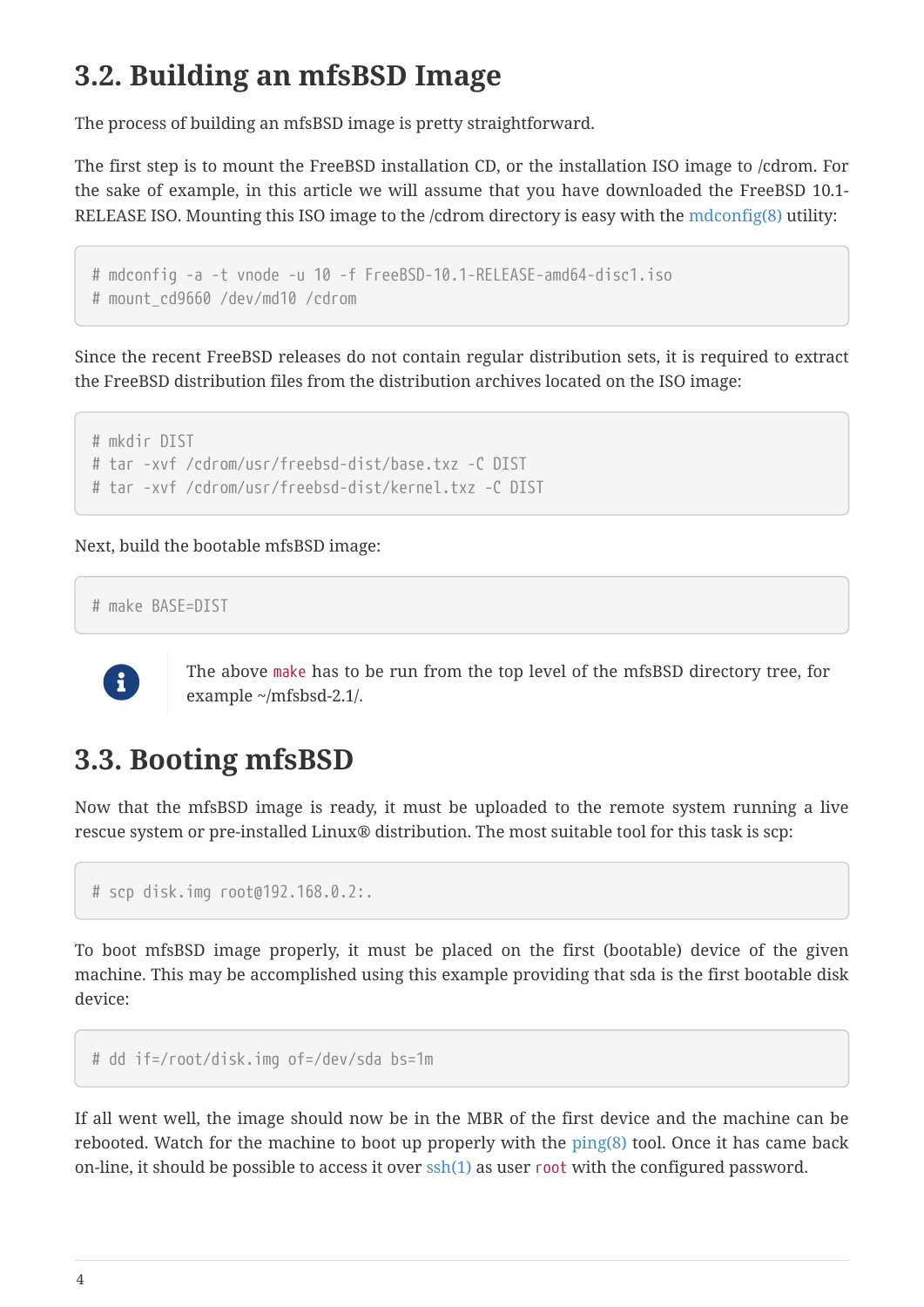# <span id="page-4-0"></span>**4. Installation of the FreeBSD Operating System**

The mfsBSD has been successfully booted and it should be possible to log in through [ssh\(1\)](https://www.freebsd.org/cgi/man.cgi?query=ssh&sektion=1&format=html). This section will describe how to create and label slices, set up gmirror for RAID-1, and how to use sysinstall to install a minimal distribution of the FreeBSD operating system.

### **4.1. Preparation of Hard Drives**

The first task is to allocate disk space for FreeBSD, i.e.: to create slices and partitions. Obviously, the currently running system is fully loaded in system memory and therefore there will be no problems with manipulating hard drives. To complete this task, it is possible to use either sysinstall or [fdisk\(8\)](https://www.freebsd.org/cgi/man.cgi?query=fdisk&sektion=8&format=html) in conjunction to [bsdlabel\(8\)](https://www.freebsd.org/cgi/man.cgi?query=bsdlabel&sektion=8&format=html).

At the start, mark all system disks as empty. Repeat the following command for each hard drive:

```
# dd if=/dev/zero of=/dev/ad0 count=2
```
Next, create slices and label them with your preferred tool. While it is considered easier to use sysinstall, a powerful and also probably less buggy method will be to use standard text-based UNIX® tools, such as [fdisk\(8\)](https://www.freebsd.org/cgi/man.cgi?query=fdisk&sektion=8&format=html) and [bsdlabel\(8\)](https://www.freebsd.org/cgi/man.cgi?query=bsdlabel&sektion=8&format=html), which will also be covered in this section. The former option is well documented in the [Installing FreeBSD](https://docs.freebsd.org/en/books/handbook/#install-steps) chapter of the FreeBSD Handbook. As it was mentioned in the introduction, this article will present how to set up a system with RAID-1 and ZFS capabilities. Our set up will consist of a small [gmirror\(8\)](https://www.freebsd.org/cgi/man.cgi?query=gmirror&sektion=8&format=html) mirrored / (root), /usr and /var dataset, and the rest of the disk space will be allocated for a [zpool\(8\)](https://www.freebsd.org/cgi/man.cgi?query=zpool&sektion=8&format=html) mirrored ZFS file system. Please note, that the ZFS file system will be configured after the FreeBSD operating system is successfully installed and booted.

The following example will describe how to create slices and labels, initialize [gmirror\(8\)](https://www.freebsd.org/cgi/man.cgi?query=gmirror&sektion=8&format=html) on each partition and how to create a UFS2 file system in each mirrored partition:

```
# fdisk -BI /dev/ad0 ①
# fdisk -BI /dev/ad1
# bsdlabel -wB /dev/ad0s1 ②
# bsdlabel -wB /dev/ad1s1
# bsdlabel -e /dev/ad0s1 ③
# bsdlabel /dev/ad0s1 > /tmp/bsdlabel.txt && bsdlabel -R /dev/ad1s1 /tmp/bsdlabel.txt
④
# gmirror label root /dev/ad[01]s1a ⑤
# gmirror label var /dev/ad[01]s1d
# gmirror label usr /dev/ad[01]s1e
# gmirror label -F swap /dev/ad[01]s1b ⑥
# newfs /dev/mirror/root ⑦
# newfs /dev/mirror/var
# newfs /dev/mirror/usr
```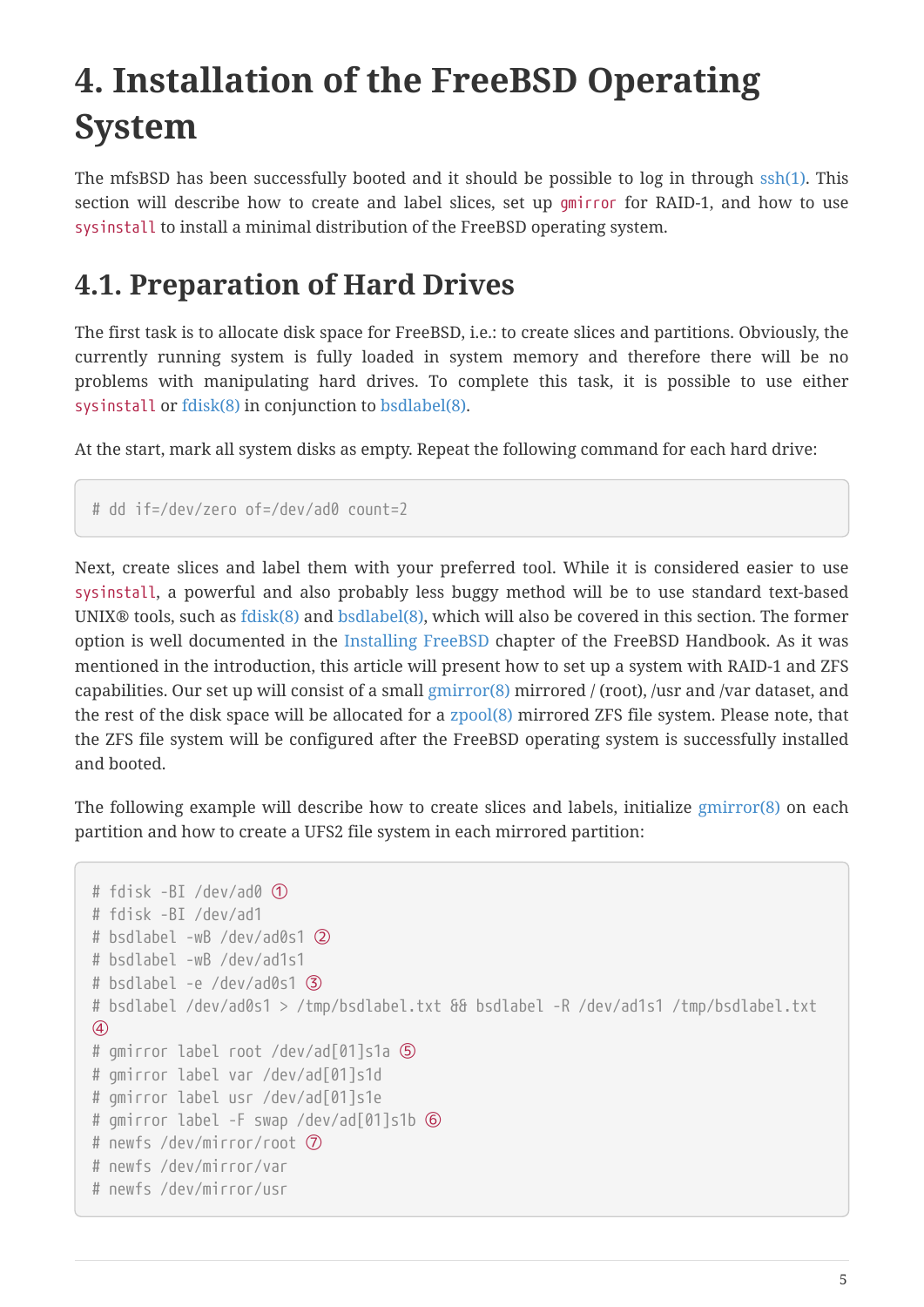- ① Create a slice covering the entire disk and initialize the boot code contained in sector 0 of the given disk. Repeat this command for all hard drives in the system.
- ② Write a standard label for each disk including the bootstrap code.
- ③ Now, manually edit the label of the given disk. Refer to the [bsdlabel\(8\)](https://www.freebsd.org/cgi/man.cgi?query=bsdlabel&sektion=8&format=html) manual page in order to find out how to create partitions. Create partitions a for  $/$  (root) file system, b for swap, d for /var, e for /usr and finally f which will later be used for ZFS.
- ④ Import the recently created label for the second hard drive, so both hard drives will be labeled in the same way.
- ⑤ Initialize [gmirror\(8\)](https://www.freebsd.org/cgi/man.cgi?query=gmirror&sektion=8&format=html) on each partition.
- ⑥ Note that -F is used for the swap partition. This instructs [gmirror\(8\)](https://www.freebsd.org/cgi/man.cgi?query=gmirror&sektion=8&format=html) to assume that the device is in the consistent state after the power/system failure.
- ⑦ Create a UFS2 file system on each mirrored partition.

## **4.2. System Installation**

This is the most important part. This section will describe how to actually install the minimal distribution of FreeBSD on the hard drives that we have prepared in the previous section. To accomplish this goal, all file systems need to be mounted so sysinstall may write the contents of FreeBSD to the hard drives:

```
# mount /dev/mirror/root /mnt
```
# mkdir /mnt/var /mnt/usr

# mount /dev/mirror/var /mnt/var

# mount /dev/mirror/usr /mnt/usr

When you are done, start [sysinstall\(8\).](https://www.freebsd.org/cgi/man.cgi?query=sysinstall&sektion=8&format=html) Select the Custom installation from the main menu. Select Options and press Enter . With the help of arrow keys, move the cursor on the Install Root item, press Space and change it to /mnt. Press Enter to submit your changes and exit the Options menu by pressing q.



Note that this step is very important and if skipped, sysinstall will be unable to<br>intell Free RSD install FreeBSD.

Go to the Distributions menu, move the cursor with the arrow keys to Minimal, and check it by pressing Space . This article uses the Minimal distribution in order to save network traffic, because the system itself will be installed over ftp. Exit this menu by choosing Exit.



The Partition and Label menus will be skipped, as these are useless now.

In the Media menu, select FTP. Select the nearest mirror and let sysinstall assume that the network is already configured. You will be returned back to the Custom menu.

Finally, perform the system installation by selecting the last option, Commit. Exit sysinstall when it finishes the installation.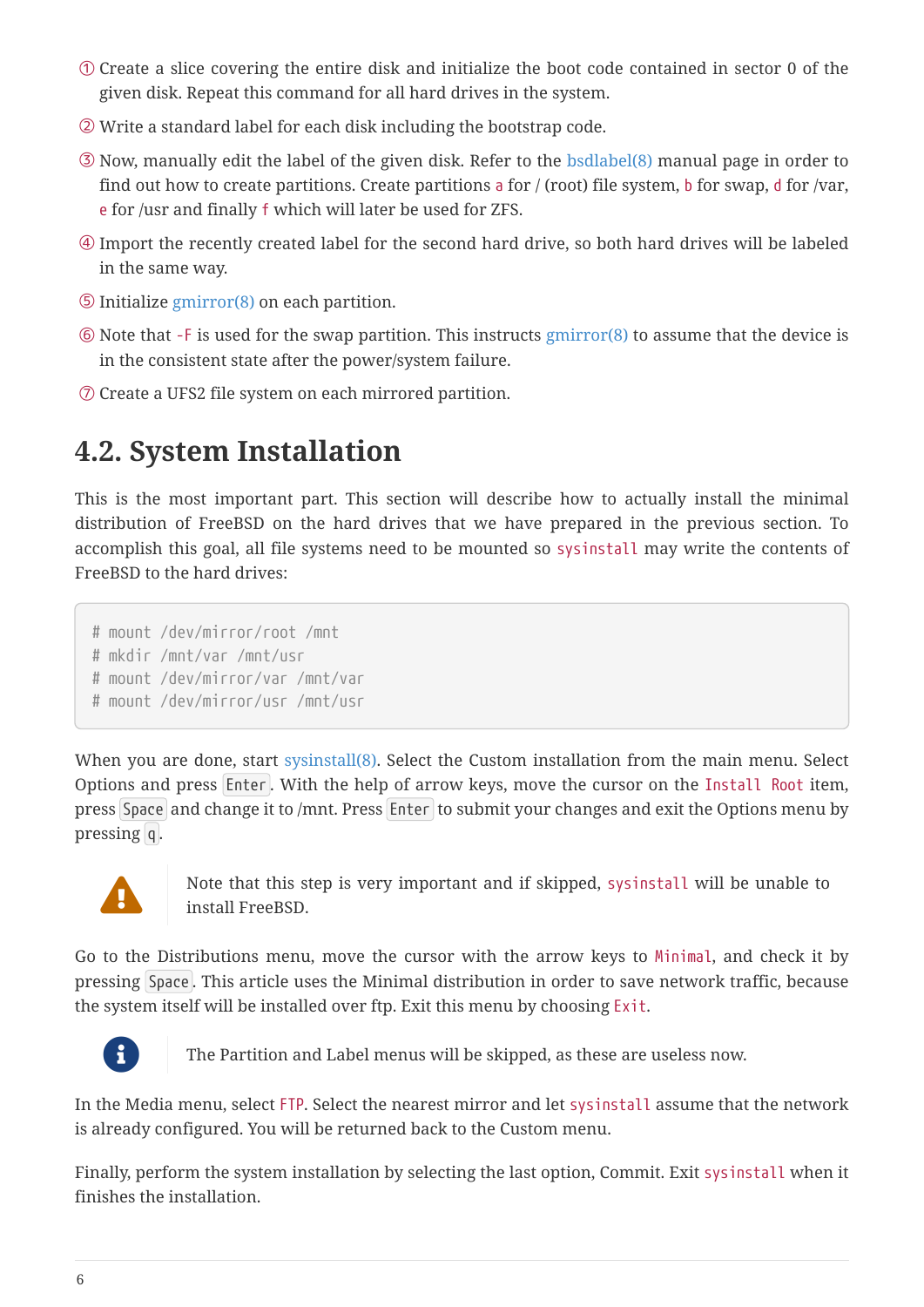### **4.3. Post Installation Steps**

The FreeBSD operating system should be installed now; however, the process is not finished yet. It is necessary to perform some post installation steps in order to allow FreeBSD to boot in the future and to be able to log in to the system.

You must now [chroot\(8\)](https://www.freebsd.org/cgi/man.cgi?query=chroot&sektion=8&format=html) into the freshly installed system in order to finish the installation. Use the following command:

# chroot /mnt

To complete our goal, perform these steps:

• Copy the GENERIC kernel to the /boot/kernel directory:

# cp -Rp /boot/GENERIC/\* /boot/kernel

• Create the /etc/rc.conf, /etc/resolv.conf and /etc/fstab files. Do not forget to properly set the network information and to enable sshd in /etc/rc.conf. The contents of /etc/fstab will be similar to the following:

| # Device<br>/dev/mirror/swap        | Mountpoint<br>none | swap                     | FStype Options<br><b>SW</b> | Dump<br>Ø | Pass#<br>Ø |
|-------------------------------------|--------------------|--------------------------|-----------------------------|-----------|------------|
| /dev/mirror/root<br>/dev/mirror/usr | /usr               | ufs<br>$^{\text{IIfs}}$  | <b>LM</b><br><b>LM</b>      |           |            |
| /dev/mirror/var<br>/dev/cd0         | /var<br>cdrom'     | $\overline{u}$<br>cd9660 | <b>LM</b><br>ro, noauto     | n         | Ø          |

• Create /boot/loader.conf with the following contents:

```
geom_mirror_load="YES"
zfs_load="YES"
```
• Perform the following command, which will make ZFS available on the next boot:

```
# sysrc zfs_enable="YES"
```
- Add additional users to the system using the [adduser\(8\)](https://www.freebsd.org/cgi/man.cgi?query=adduser&sektion=8&format=html) tool. Do not forget to add a user to the wheel group so you may obtain root access after the reboot.
- Double-check all your settings.

The system should now be ready for the next boot. Use the [reboot\(8\)](https://www.freebsd.org/cgi/man.cgi?query=reboot&sektion=8&format=html) command to reboot your system.